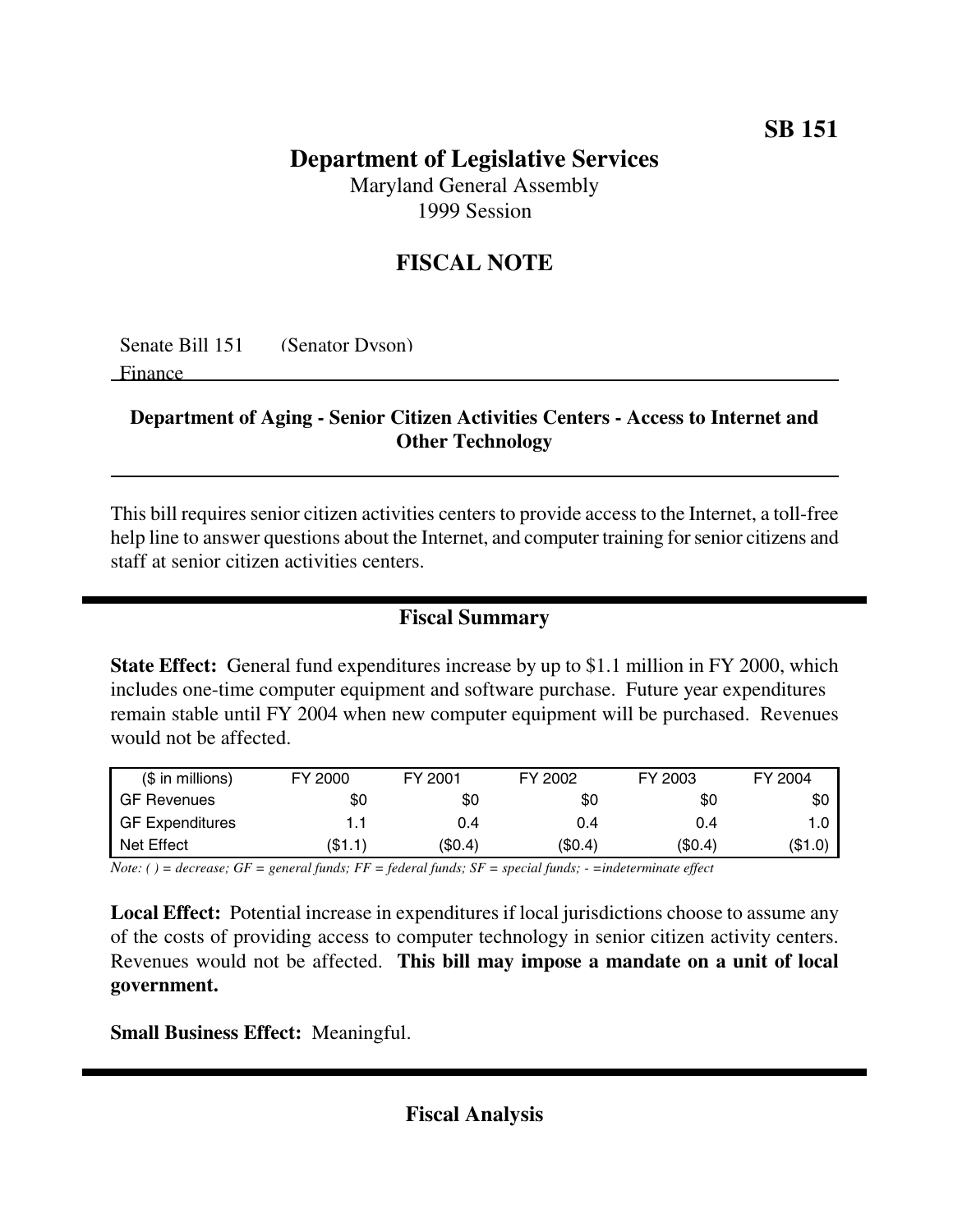**State Expenditures:** Senior citizen activities centers are operated by local jurisdictions and nonprofit organizations. Operating costs are shared by local jurisdictions and the federal government. Assuming that the bill's intent is for the State to fund access to the Internet for senior centers, general fund expenditures could increase by up to an estimated \$1.1 million in fiscal 2000, which accounts for the bill's October 1, 1999 effective date. The actual cost could be less, depending upon the extent to which (1) local jurisdictions assume any of the costs; (2) senior centers already own computer equipment; and (3) the Department of Aging is successful in its program to solicit donation of used computers to senior centers. The \$1.1 million estimate reflects the cost of computer hardware, software, communications, training, and 2 positions (manager, help desk specialist) to provide access to computers and the Internet at senior citizen activities centers*.* It includes salaries, fringe benefits, one-time start-up costs, and ongoing operating expenses*.* The information and assumptions used in calculating the estimate are stated below:

- 110 senior citizen activity centers;
- 1 personal computer (PC) dedicated to Internet use, 2 PCs not dedicated to the Internet, 1 printer, 2 phone lines (1 for modem connection, 1 for help line), and 1 training CD at each senior center;
- prices charged by vendors under State contracts; and
- professional trainers to visit each jurisdiction twice a year*.*

| <b>Total FY 2000 State Expenditures</b> | \$1,058,297 |
|-----------------------------------------|-------------|
| <b>Other Operating Expenses</b>         | 65,411      |
| <b>Training CDs</b>                     | 35,750      |
| <b>Professional Trainers</b>            | 48,000      |
| Telephone Lines                         | 112,200     |
| <b>Printers and Supplies</b>            | 148,089     |
| <b>Computer Furniture</b>               | 107,250     |
| <b>Computer Software</b>                | 76,098      |
| <b>Personal Computers</b>               | 405,790     |
| <b>Salaries and Fringe Benefits</b>     | \$59,709    |

Future year expenditures reflect (1) full salaries with 3.5% annual increases and 3%